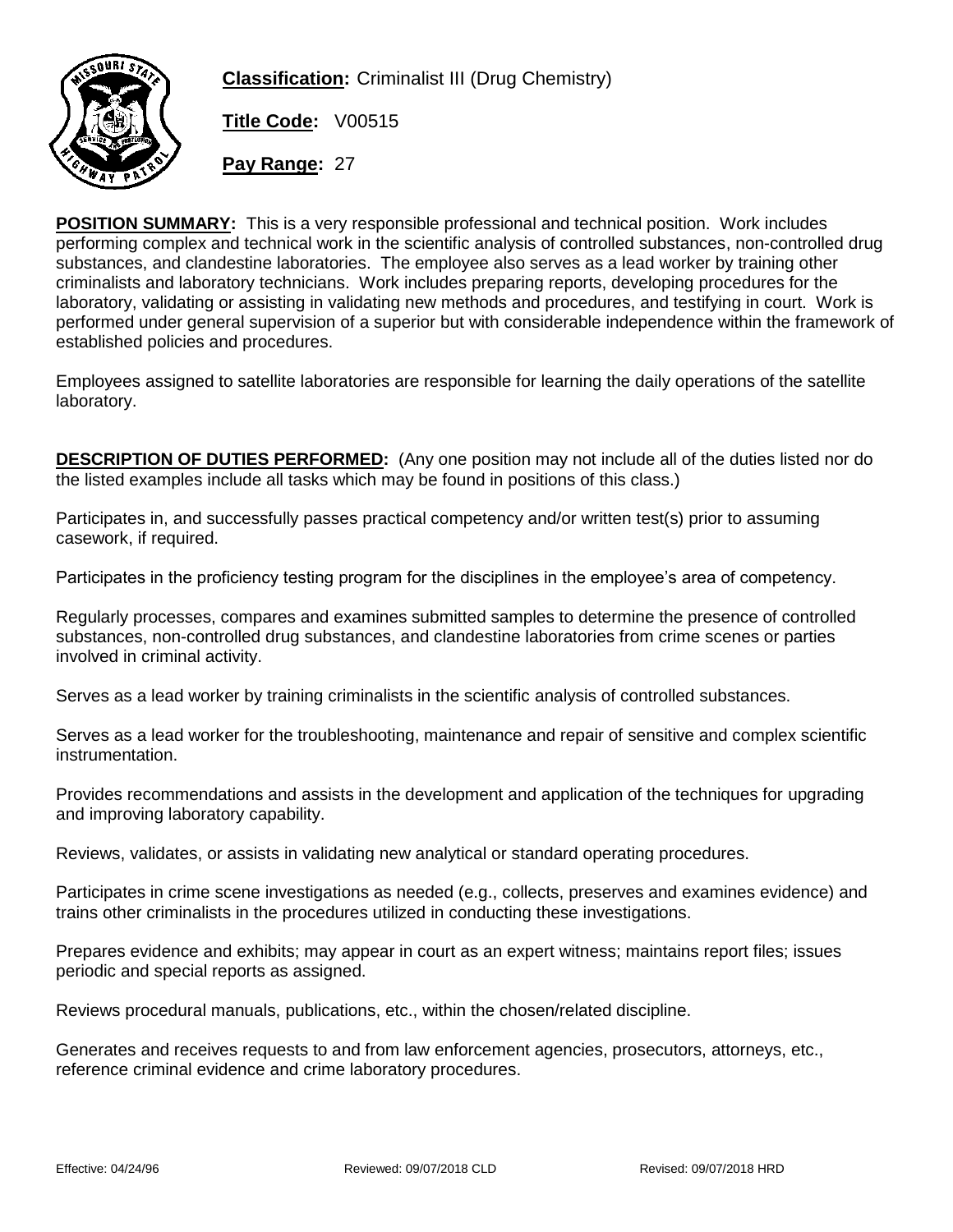## **Classification:** Criminalist III (Drug Chemistry) **Page 2** Page 2

Advises and assists criminalists and technicians from other disciplines in processing controlled substance, non-controlled drug substance, and clandestine laboratory evidence.

Handles evidence; maintains manual and computer inventory system; coordinates transfer of evidence as required.

Regularly works with a variety of potentially hazardous materials (e.g. HIV, hepatitis, and/or unknown pathogen contaminated body fluid evidence; unidentified chemicals on evidence, used syringes).

Provides instruction to law enforcement personnel about controlled substance, non-controlled drug substance, clandestine laboratory analysis, proper packaging of evidence, and chain of custody procedures.

Educates prosecuting attorneys about complex scientific analysis and may serve as a technical advisor during trial proceedings.

Makes decisions concerning appropriate test methodology based on the quantity and quality of the submitted sample.

Performs administrative duties associated with the general operation of the satellite laboratory as required (where applicable\*).

Makes decisions concerning the daily operation of the satellite laboratory; refers unusual and/or unique problems to supervisor or laboratory director (where applicable\*).

Operates standard office equipment (i.e. personal computer, telephone, fax machine, copier, adding machine, etc.)

Performs job-related travel, as needed.

Performs other related duties as assigned.

**REQUIRED KNOWLEDGE, SKILLS, AND ABILITIES:** Knowledge of the procedures and methods used in the processing and scientific analysis of controlled substance evidence.

Knowledge and practice of safety rules and procedures associated with laboratory equipment and chemicals.

Knowledge of the preparation of evidence for presentation in court.

Knowledge of the chain of custody for evidence.

Ability to read English effectively.

Ability to communicate in English clearly and concisely, both orally and in writing.

Ability to perform work in accordance with prescribed procedures, make accurate observations of test results and prepare accurate records and reports.

Ability to gather, assemble, correlate and analyze facts to be incorporated into a report of laboratory work and tests, suitable for presentation in a court of law.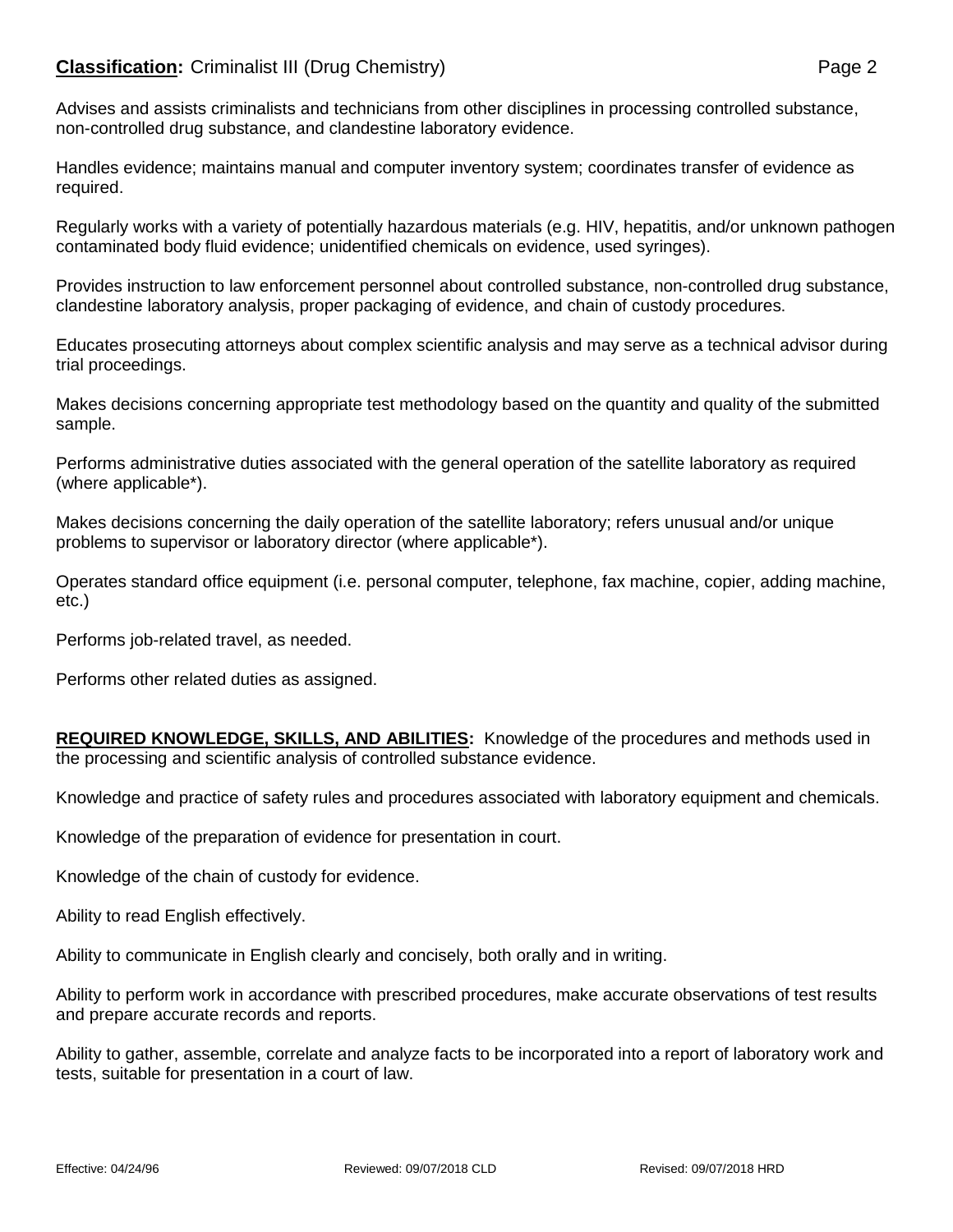Ability to compile and prepare information for formal presentation (e.g., mock trials held in the laboratory and actual court appearances).

Ability to maintain composure while under cross-examination in regard to personal and scientific qualifications and defend laboratory findings in court.

Ability to work with restricted, highly sensitive information in a confidential and professional manner.

Ability to prepare reagents and standards as prescribed in the appropriate procedure and quality manuals.

Ability to work with potentially hazardous materials as detailed in the description of duties.

Ability to work with microscopes for extended periods.

Ability to distinguish colors necessary to perform laboratory tests.

Ability to recognize and identify minute details.

Ability to establish and maintain effective working relations with others.

Ability to properly use or learn how to use laboratory equipment and chemicals.

Ability to stand for extended periods and lift moderate loads (30 pounds).

Ability to transport tools and equipment necessary to facilitate crime scene investigations.

Ability to perform job related travel (e.g., appearing in court, attending training meetings, seminars, traveling to crime scenes, etc.).

Ability to work with materials that may be of a sexual nature relating to criminal activity (i.e. written material, photographs, and/or verbal language, etc.).

Ability to work hours as assigned.

Possess or ability to obtain a valid Missouri Driver license.

**MINIMUM EXPERIENCE AND EDUCATION REQUIRED:** (The following represents the minimum qualifications used to accept applicants, provided that equivalent substitution may be permitted in case of deficiencies in either experience or education.)

Possess a baccalaureate degree from an accredited college or university in one of the natural sciences or closely related field. College coursework must include 20 hours of chemistry, including two semesters of general chemistry with laboratory, two semesters of organic chemistry, and one semester of organic chemistry laboratory. An organic chemistry laboratory that is integrated into a 4 or 5 hour organic chemistry course will satisfy the laboratory requirement. Survey or introductory coursework intended for non-chemistry majors will not satisfy the above requirements. Both overall academic record and applicable job experience will be factors for consideration; however, prior job experience will not replace the minimum academic requirement.

## AND

Possess at least two years experience as a Criminalist II- Drug Chemistry or comparable experience.